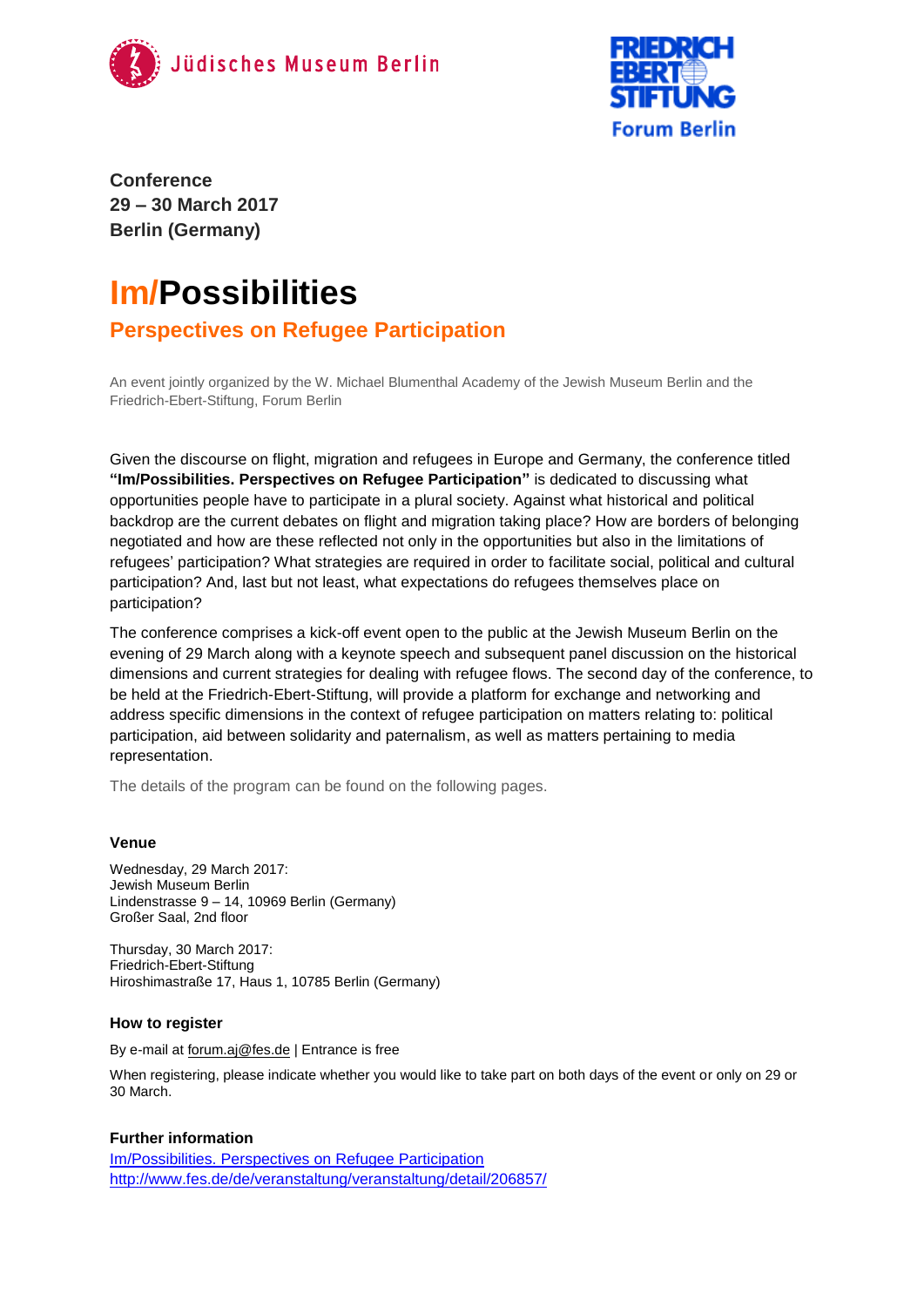## **Program**

#### **Wednesday, 29 March 2017**

Jewish Museum Berlin, Lindenstraße 9-14, 10969 Berlin, Großer Saal, 2nd floor

| 19:00 h | <b>Words of welcome</b>                                                                                                                                       |
|---------|---------------------------------------------------------------------------------------------------------------------------------------------------------------|
|         | Serpil Polat, Academy Programs, Jewish Museum Berlin                                                                                                          |
| 19:15 h | Keynote speech                                                                                                                                                |
|         | The Current Crisis of Europe: Refugees, Colonialism, and the Limits<br>of Cosmopolitanism                                                                     |
|         | Prof. Dr. Gurminder K Bhambra, University of Warwick, UK                                                                                                      |
| 19:45 h | Panel discussion                                                                                                                                              |
|         | Europe for all - an im/possible vision?                                                                                                                       |
|         | Prof. Dr. Gurminder K Bhambra, University of Warwick, UK                                                                                                      |
|         | Petra Köpping, Member of the Regional Parliament of Saxony, State<br>Minister for Gender Equality and Integration                                             |
|         | Prof. Dr. Manuela Bojadžijev, Leuphana University Lüneburg/Berlin<br>Institute for Empirical Research on Integration and Migration (BIM), HU<br><b>Berlin</b> |
|         | Rex Osa, Refugees4Refugees                                                                                                                                    |
|         | Moderator: Andrea Dernbach, Der Tagesspiegel                                                                                                                  |
| 21:00 h | <b>Conclusion</b> of day with reception                                                                                                                       |

*The kick-off event will be held in English and German with simultaneous interpretation provided.*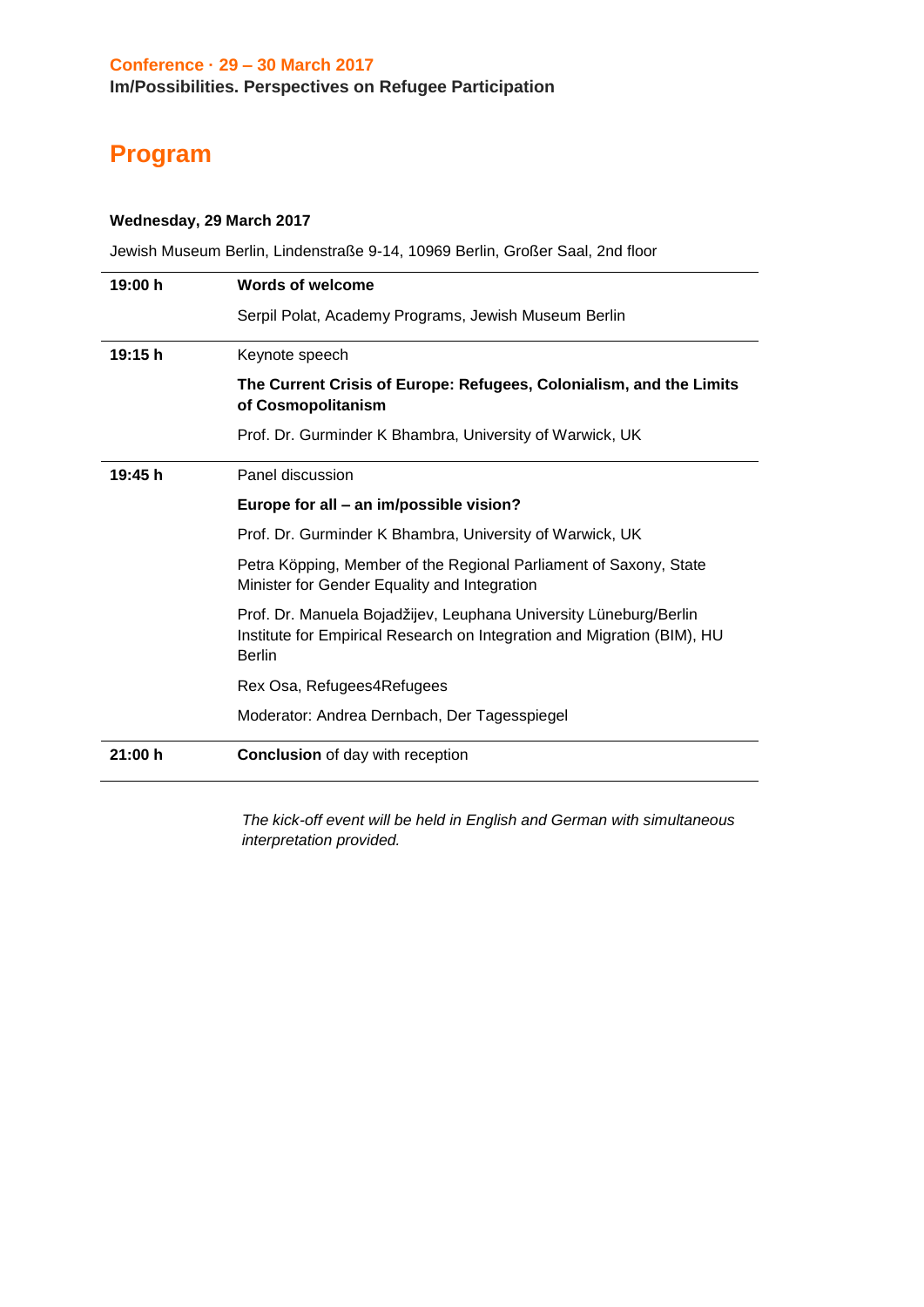#### **Conference · 29 – 30 March 2017**

#### **Im/Possibilities. Perspectives on Refugee Participation**

#### **Thursday, 30 March 2017**

Friedrich-Ebert-Stiftung, Hiroshimastraße 17, Haus 1, 10785 Berlin

| 10:30 h | <b>Words of welcome</b>                                                                                                                                                                                                                                                                                                                                                      |
|---------|------------------------------------------------------------------------------------------------------------------------------------------------------------------------------------------------------------------------------------------------------------------------------------------------------------------------------------------------------------------------------|
|         | Felix Eikenberg, Friedrich-Ebert-Stiftung, Forum Berlin                                                                                                                                                                                                                                                                                                                      |
| 10:45h  | Round table                                                                                                                                                                                                                                                                                                                                                                  |
|         | Refugees in Germany - Take part, be part!                                                                                                                                                                                                                                                                                                                                    |
|         | For most refugees, the first stage of arrival has now been concluded. The<br>question to be asked today is how political, cultural and social participation<br>can be achieved. What best practice examples exist and what are the<br>obstacles? What should policymakers do to ensure that refugees do not<br>become mere objects but a natural and active part of society? |
|         | State Minister Aydan Özoğuz, Member of the Bundestag, Federal<br>Government Commissioner for Migration, Refugees and Integration                                                                                                                                                                                                                                             |
|         | Prof. Dr. Carmen Mörsch, Zurich University of the Arts                                                                                                                                                                                                                                                                                                                       |
|         | Eben Chu, Refugees Emancipation e.V.                                                                                                                                                                                                                                                                                                                                         |
|         | Moderator: Dr. Dietmar Molthagen, Friedrich-Ebert-Stiftung, Forum Berlin                                                                                                                                                                                                                                                                                                     |
|         | This plenary session will take place with English/German/Arabic<br>interpretation.                                                                                                                                                                                                                                                                                           |
| 11:30 h | Small group talks and discussion in the plenary session                                                                                                                                                                                                                                                                                                                      |
| 12:15 h | Lunch break                                                                                                                                                                                                                                                                                                                                                                  |
| 13:15 h | Parallel forums                                                                                                                                                                                                                                                                                                                                                              |
|         | 1 Representation in the media                                                                                                                                                                                                                                                                                                                                                |
|         | How are refugees depicted in the German (and European) media? What<br>positive and negative stereotypes exist? Do refugees themselves have a<br>say and, if so, in what capacity?                                                                                                                                                                                            |
|         | Chair:                                                                                                                                                                                                                                                                                                                                                                       |
|         | Dr. Chadi Bahouth, Neue Deutsche Medienmacher (New German Media<br>Professionals)                                                                                                                                                                                                                                                                                            |
|         | This forum will be held in German.                                                                                                                                                                                                                                                                                                                                           |
|         | 2 Aid between solidarity and paternalism                                                                                                                                                                                                                                                                                                                                     |
|         | By assisting millions of refugees, voluntary helpers are conveying an<br>impressive image of personal commitment and dedication. But do good                                                                                                                                                                                                                                 |

intentions always translate into good deeds? What expectations do those assisting and those being assisted have of each other? Do refugees receive the assistance that they need most and where do the paternalist dangers lurk?